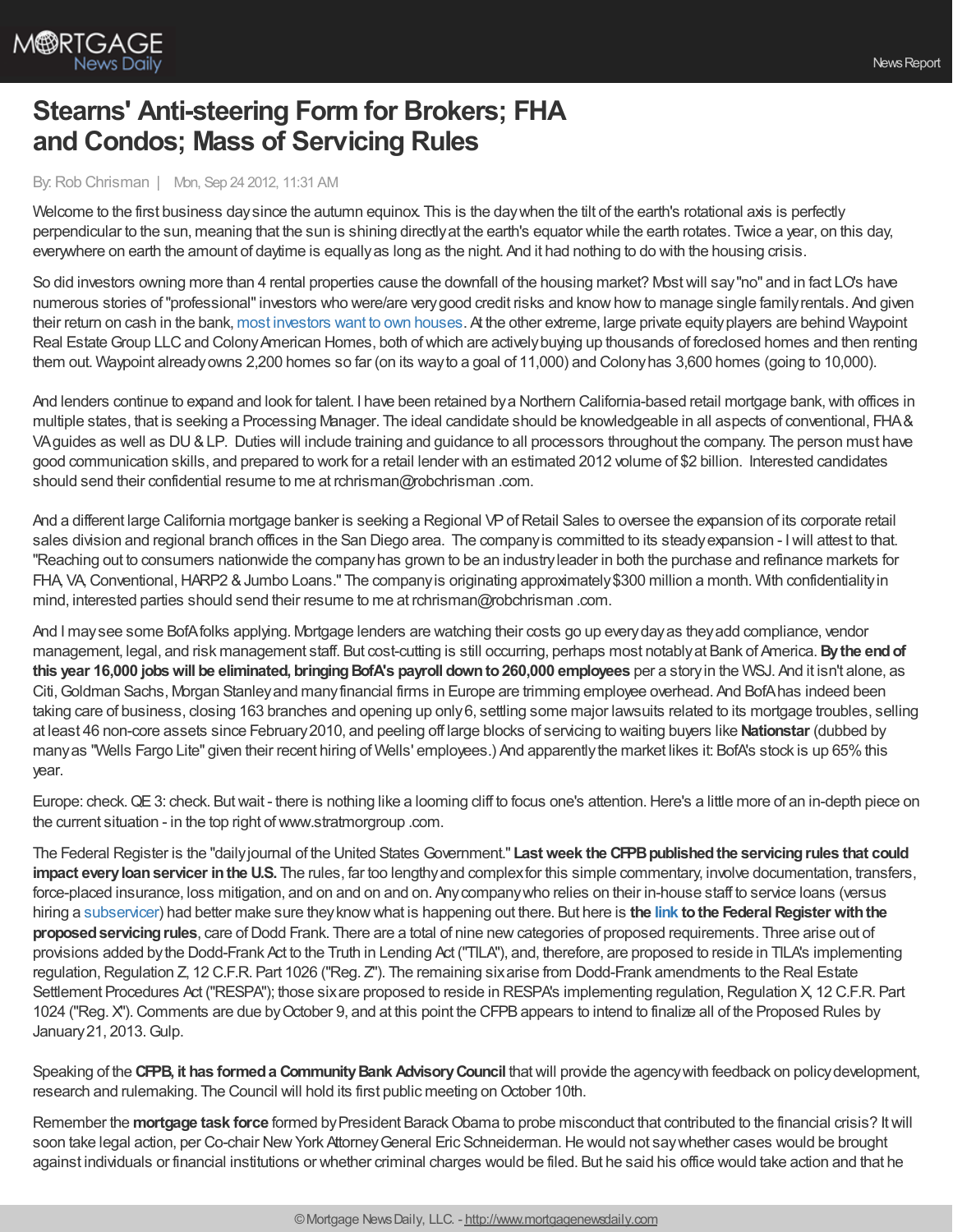expected his federal counterparts on the task force to do so as well. (And folks wonder whyresidential lenders are stowing awaythose profits... more and more go to paylegal fees for this type of thing, with the costs eventually borne by future borrowers, of course.) The Residential Mortgage-Backed Securities Working Group was formed in January to probe the pooling and sale of risky mortgages in the runup to the 2008 financial crisis. Obama said he was creating the group to "hold accountable those who broke the law" and "help turn the page on an era of recklessness." **The task force includes** the Justice Department (DOJ), the Securities and Exchange Commission (SEC), the Department of Housing and Urban Development (HUD), and the Internal Revenue Service (IRS). Talk about a phone call you wouldn't want to receive on a Friday afternoon!

I am asked often enough about **the latest onFHAandcondos**, that this bears a repeat.Go [here](http://portal.hud.gov/hudportal/HUD?src=/program_offices/administration/hudclips/letters/mortgagee) and click on the "12-18"letter. Most viewthe rules as making it easier for large numbers of condo associations to seek certification byFHA. The certification process is intended to provide the FHAwith important information on the development's legal, physical and financial status, thus making it easier to approve the project and thus the FHAfinancing of individual loans.

**The vendor, investor, agency, andlender updates have beena deluge inSeptember**. As always, it is best to read the actual bulletin, and "good luck"if you're looking for less documentation, lower networth, or easier processing.

**Effective todayStearns Lendingwillrequire a newlycreatedAnti-SteeringLoanOptions Disclosure formbe completedonall Lender PaidWholesale channel loansubmissions**. The current form as well as versions generated from third partyapplications such as Calyx Point and Encompass will no longer be accepted. Acopyof the newanti-steering form is available on the Stearns Wholesale Website in an editable PDF format. "The newly created Anti-Steering Loan Options Disclosure must be completed as follows: The form must be completed in its entirety. There maybe no blank fields."Not Applicable" or "N/A"is not an option. The form must be signed and dated bythe broker loan originator and all borrowers thatwill appear on the promissorynote. The form must be completed as earlyin the loan process as possible -- as soon as the originator has sufficient information to complete the disclosure. In no case mayit be dated later than one day prior to document signing. The form must indicate if the transaction is a fixed or a variable rate. If a transaction starts off as a fixed rate and later changes to a variable rate, then a new anti-steering form must be obtained. Conversely, if a transaction changes from variable to fixed, a newanti-steering from must be obtained. All three options must be completed - (1) loan with the lowest interest rate, (2) loan with the lowest interest rate without negative amortization, prepayment penalty, interest onlyetc. and (3) Loan with the lowest dollar amount for origination points or fees and discount points.Using the same rate and fees for all three options, though previouslypermitted, is no longer acceptable. In other words, it is veryunlikelythat the borrower will qualifyfor onlyone loan option. The form must be accurate. That is, the loan Option 1 (lowest interest rate) must actually reflect the lowest interest rate. Loan Option 3 (lowest points and fees) must actually reflect the loan option with the lowest points and fees. Electronic signatures are not permitted."

Real estate brokerage and technology provider ZipRealty has entered into a strategic alliance with Charlotte-based New American Mortgage. ZipRealty company-owned offices in 20 markets across the US will now be staffed by New American Mortgage Ioan officers, who will provide mortgage counsel directly to homebuyers.

**FEMA** has announced that disaster aid is available in numerous counties throughout Mississippi and Louisiana for those affected by Hurricane Isaac. For the most recent list of eligible counties, see FEMA's blog at [http://blog.fema.gov/,](http://blog.fema.gov/) updated constantly.

**Freddie Mac** has expanded its policyon condo project reviews to state that established project reviews no longer require recorded declarations, by-laws, and amendments. The guidelines on mixed-use projects have been relaxed as well.

The Freddie Mac Alt 95 program has been suspended with immediate effect. The Alt program's value layprimarilyin its flexibilityregarding the source of funds for down payments, closing costs, and prepaid expenses, but as most Freddie loan programs now make similar allowances, Alt has been deemed superfluous.

**Fannie Mae** has expanded the offerings of KnowYourOptions.com, which provides homeowners facing foreclosure with educational resources. The site nowincludes information on renting, buying, and refinancing a home in addition to the existing foreclosure prevention information. The Loan Lookup tool has also been integrated into the site, which will allow homeowners to see potential options for their foreclosure situation, receive recommendations on next steps, and make appointments with the Fannie Mae Mortgage Help Center.

Under Fannie's Special Relief Measures policy, servicers are allowed to suspend or reduce mortgage payments for up to 90 days within federallydeclared disaster areas. The policyalso allows for loss mitigation flexibilities, including an additional three months of forbearance, loan modification, and other custom solutions. These are determined on a case-by-case basis once the impact of the disaster has been fullyassessed bythe servicer.